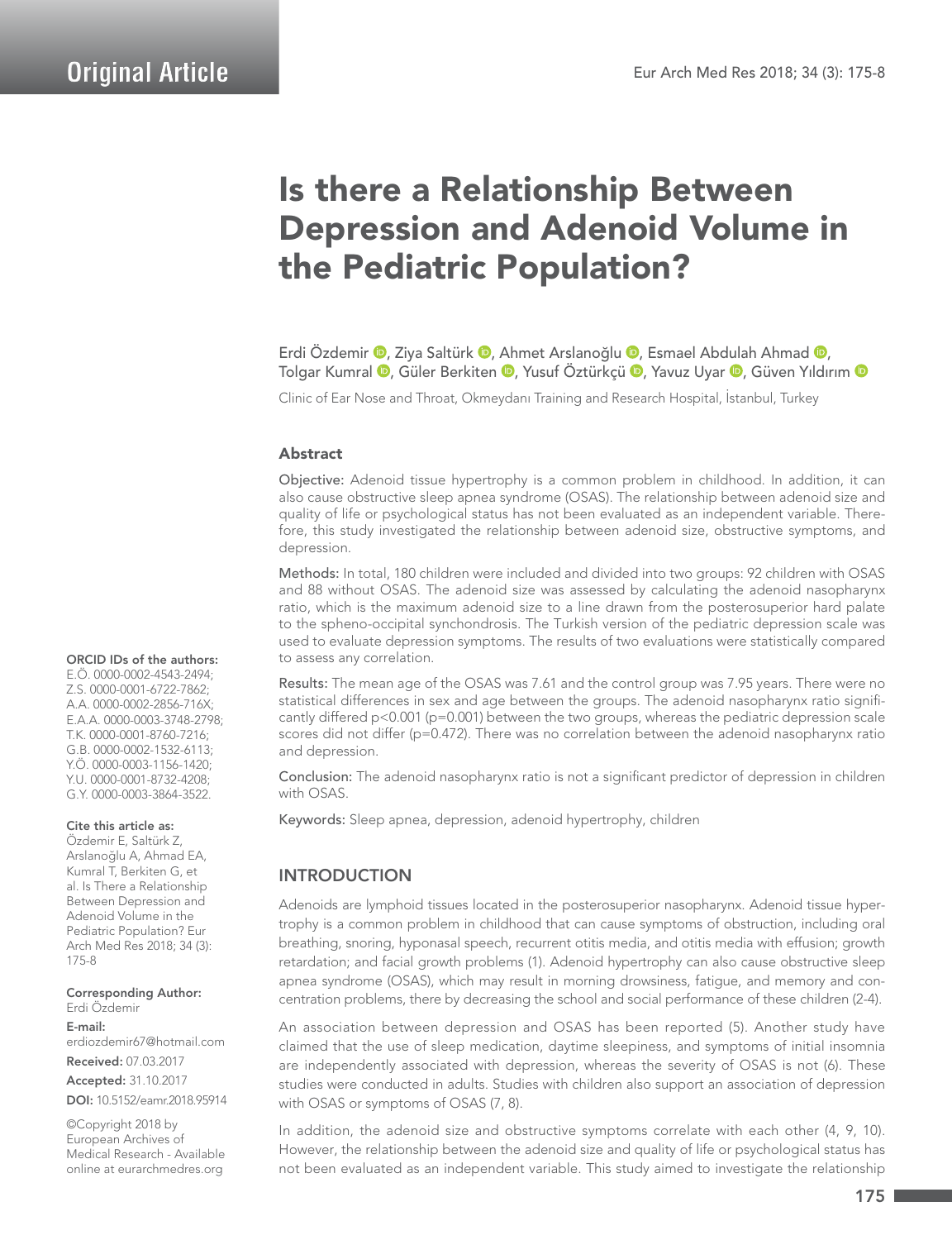between the adenoid size and depression prevalence in the pediatric population.

## **METHODS**

An approval from the International Review Board was obtained from the Okmeydani Training and Research Hospital Ethics Committee on 17.11.2015 and protocol number is 365. Informed consent was obtained from all participants. The study was conducted between September 1, 2015, and December 1, 2015 and enrolled 92 children with OSAS and 88 without OSAS. Children with septal deviation, conchal hypertrophy, grade ≥3 tonsillar hypertrophy according to the Brodsky grading system (11), body mass index for age percentile of >90 (2–20 years), cleft lip and palate, and lower airway pathology were excluded. OSAS was diagnosed based on the history which was description by parents of children. Children whose parents defined apnea attacks and had no neurological diagnosis were accepted as apneic.

The adenoid size was assessed by calculating the adenoid nasopharynx (A/N) ratio proposed by Fujioka et al. (12) using the maximum adenoid size to a line drawn from the posterosuperior hard palate to the spheno-occipital synchondrosis (Figure 1) (13). The Turkish version of the pediatric depression scale validated by Öy et al. (14) was used to evaluate depression symptoms. This scale comprises 27 questions to be answered based on the status in the previous 2 weeks. Each question is scored from 0 to 2, with 0 representing the lowest depressive status and 2 representing the maximum status. The maximum score is 54, and the cut-off score for depression is 19.

#### Statistical Analysis

The relationship between the A/N ratio and pediatric depression scale score was calculated. Statistical analysis was performed using the IBM Statistical Package for Social Sciences software version 22 (IBM SPSS Corp.; Armonk, NY, USA). The Shapiro–Wilks test was used to verify whether the data had a normal distribution. Student's *t*-test and Yates continuity correction test were used to compare data between the groups.

#### RESULTS

The mean age of the OSAS (43 girls and 49 boys) and control (46 girls and 42 boys) group participants was 7.61 [standard deviation (SD) 2.66] and 7.95 (SD 2.12) years, respectively. There were no statistical differences in sex and age between the groups (Table 1). Table 2 summarizes the A/N ratio and pediatric depression scale results. The A/N ratio significantly differed (p=0.001) between the two groups, whereas the pediatric depression scale scores did not (p=0.472). There was no correlation between the A/N ratio and depression (Table 2).

#### **DISCUSSION**

The prevalence of sleep apnea in the pediatric population is 1%–5%, and adenoid and tonsillar hypertrophy are the main risk factors (15). The complications and clinical findings of OSAS are different in the pediatric population. Daytime sleepiness and falling asleep are not common in children, but aggression and concentration problems are common. Because of their concentration is effected so their success in school and social problems are also affected (16).



Figure 1. Calculation method of A/N ratio

Table 1. Demographic data of the groups

|                                                                                                                                                                                                                                                                                                                        | $OSAS(n=92)$  | Control (n=88) | $\mathsf{D}$ |  |
|------------------------------------------------------------------------------------------------------------------------------------------------------------------------------------------------------------------------------------------------------------------------------------------------------------------------|---------------|----------------|--------------|--|
| Age, years                                                                                                                                                                                                                                                                                                             | $7.61 + 2.73$ | $7.95 + 2.13$  | 0.639        |  |
| Sex                                                                                                                                                                                                                                                                                                                    |               |                |              |  |
| Male                                                                                                                                                                                                                                                                                                                   | 49 (53.2%)    | 42 (47.8%)     | 0.178        |  |
| Female                                                                                                                                                                                                                                                                                                                 | 43 (46.8%)    | 46 (52.2%)     |              |  |
| p>0.05. Student's t-test for age and Continuity (Yates) correction for sex. OSAS:<br>$\frac{1}{2}$ . The contract of the contract of the contract of the contract of the contract of the contract of the contract of the contract of the contract of the contract of the contract of the contract of the contract of t |               |                |              |  |

obstructive sleep apnea syndrome

|                                                                                            | $OSAS(n=92)$<br>Mean±SD | Control (n=88)<br>Mean±SD | p        |  |
|--------------------------------------------------------------------------------------------|-------------------------|---------------------------|----------|--|
| A/N ratio                                                                                  | $0.74 + 0.10$           | $0.50 + 0.17$             | $0.001*$ |  |
| Pediatric<br>depression<br>scale                                                           | $8.39 + 4.29$           | $7.45 + 4.37$             | 0.472    |  |
| *p<0.01. Student's t-test. A/N ratio: adenoid/nasopharynx ratio; SD: standard<br>deviation |                         |                           |          |  |

There is a relationship between the adenoid size and obstruction symptoms (17). Compared with endoscopic evaluation, plain X-rays are an inexpensive and easy-to-use method for assessing the adenoid size in children. The A/N ratio is a reliable, effective, and widely used method for evaluating the ade-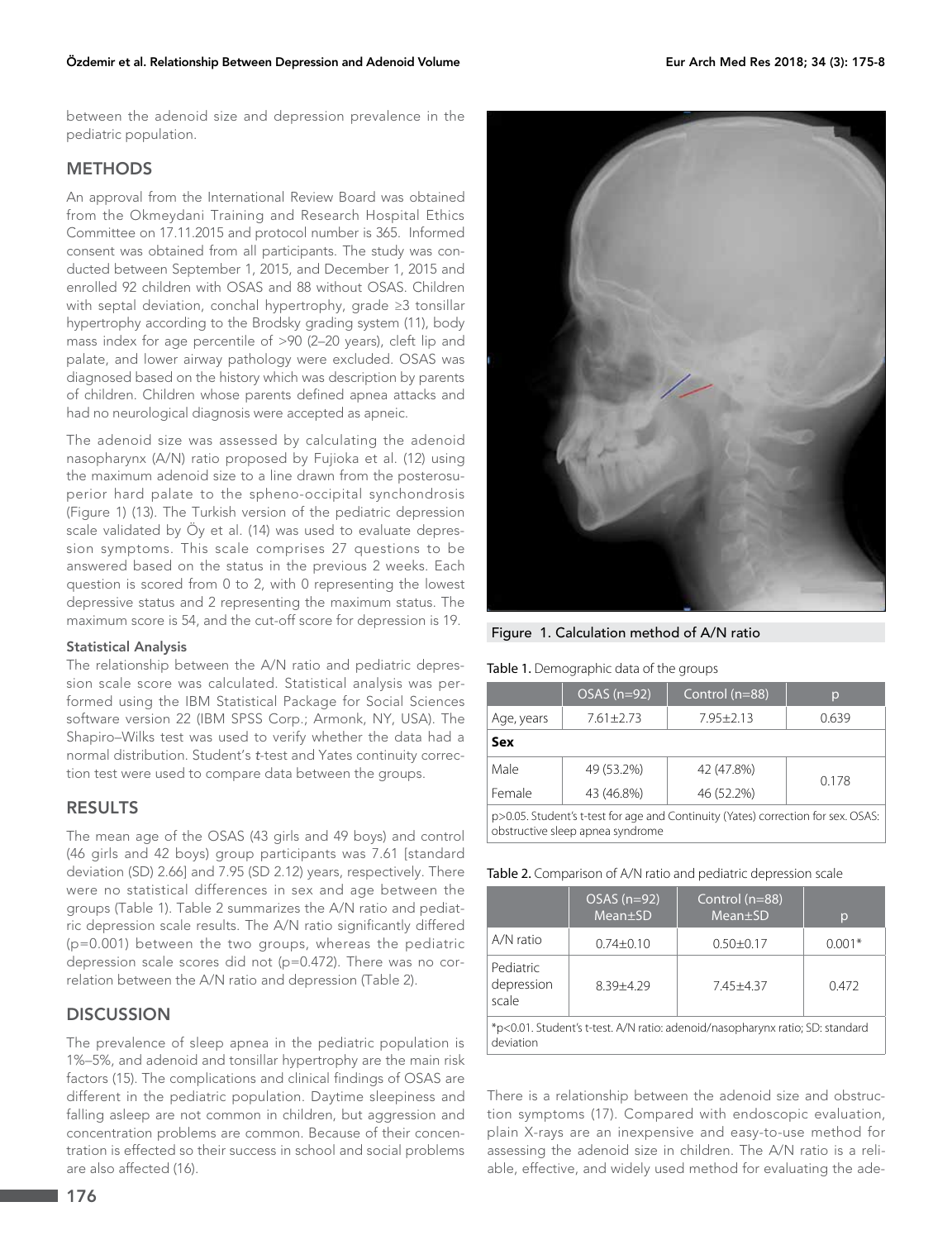noid size (18, 19). It is the highest at the age of 4–5 years, although the adenoid tissue reaches its maximum size at 7–10 years, but facial growth is greater and prevents further obstruction (12).

Several studies have examined depression and the determinants of depression in children with OSAS (5, 7, 20-23). Yılmaz et al. (7) have reported that depressive symptoms are more common in children with OSAS. Depression is also claimed to be the most common mood disorder in patients with OSAS (24). Decreased oxygen saturation is considered responsible for depression. Micro-awakenings cause daytime fatigue and sleepiness, which results in depressive symptoms (25). It has been postulated that hormonal changes are responsible for depression in OSAS (26). Obesity is more common in patients with OSAS and is an independent risk factor for depression (5). In addition, low serotonin levels in patients with OSAS may be responsible for depression (27).

In this study, the mean depression score was below the cut-off for depression in the OSAS group. Unlike previous studies, the depression status of our study group was not different from that of controls, although the A/N ratio was significantly higher. This could be because our study participants did not have tonsillar hypertrophy, whereas the published studies included children with both adenoid and tonsillar hypertrophy (20-23). The main limitation of our study was that we could not diagnose OSAS with polysomnography. Another limitation was that the severity of OSAS was not investigated. The difference between our results and results in the literature can be related to the severity of OSAS. Because we excluded patients with tonsillary hypertrophy, our patients might have a milder disease than those of the previous studies. Although there is not enough evidence in children, the oropharyngeal region is the most important area in the development of OSAS in adults (28). Andrew et al. (29) performed tonsillectomies on adult patients with OSAS and concluded that tonsillar hypertrophy is a major determinant of OSAS.

We found no relationship between depression and the A/N ratio. Although the A/N ratio was higher in the OSAS group, the pediatric depression scale scores did not differ between the two groups.

### **CONCLUSION**

The A/N ratio is not an independent predictor of depression in children with OSAS. So; adenoid hypertrophy has not been identified as a factor directly related to depression in children.

Ethics Committee Approval: Ethics committee approval was received for this study from the ethics committee of Okmeydani Training and Research Hospital.

Informed Consent: Written informed consent was obtained from all participants who participated in this study.

Peer-review: Externally peer-reviewed.

Author Contributions: Concept - Z.S., E.Ö.; Design - T.L.K., A.A.; Supervision – T.L.K., Z.S.; Resources - E.A.A., G.B.; Materials – E.Ö., A.A., E.A.A.; Data Collection and/or Processing – G.Y., Y.Ö.; Analysis and/or Interpretation – Z.S., E.Ö., Y.U., G.Y.; Literature Search – E.Ö.,

E.A.A., Y.U., A.A., Z.S.; Writing Manuscript – E.Ö., Z.S.; Critical Review – Z.S., E.Ö., T.L.K.; Other – Y.U., G.B., G.Y.

Conflict of Interest: Authors have no conflicts of interest to declare.

Financial Disclosure: The authors declared that this study has received no financial support.

#### **REFERENCES**

- 1. Ozbay I, Ozturk A, Kucur C, Erdogan O, Oghan F. Effects of Obstructive Sleep Apnea in Children as a Result of Adenoid and/or Adenotonsillar Hypertrophy on Maternal Psychologic Status. J Craniofac Surg 2015; 26: 2364-7. [\[CrossRef\]](https://doi.org/10.1097/SCS.0000000000002086)
- 2. Zojaji R, Mirzadeh M, Mazloum Farsi Baf M, Khorashadizadeh M, Sabeti HR. The Effect of Adenotonsillectomy on Children's Quality of life. Iran J Otorhinolaryngol 2014; 26: 199-205.
- 3. Esposito M, Gallai B, Roccella M, Marotta R, Lavano F, Lavano SM, et al. Anxiety and depression levels in prepubertal obese children: a case-control study. Neuropsychiatr Dis Treat 2014; 10: 1897-902.
- 4. Kang KT, Chou CH, Weng WC, Lee PL, Hsu WC. Associations between adenotonsillar hypertrophy, age, and obesity in children with obstructive sleep apnea. PLoS One 2013; 8: e78666. [\[CrossRef\]](https://doi.org/10.1371/journal.pone.0078666)
- 5. BaHammam AS, Kendzerska T, Gupta R, Ramasubramanian C, Neubauer DN, Narasimhan M, et al. Comorbid depression in obstructive sleep apnea: an under-recognized association. Sleep Breath 2016; 20: 447-56. [\[CrossRef\]](https://doi.org/10.1007/s11325-015-1223-x)
- 6. Björnsdóttir E, Benediktsdóttir B, Pack AI, Arnardottir ES, Kuna ST, Gíslason T, et al. The Prevalence of Depression among Untreated Obstructive Sleep Apnea Patients Using a Standardized Psychiatric Interview. J Clin Sleep Med 2016; 12: 105-12. [\[CrossRef\]](https://doi.org/10.5664/jcsm.5406)
- 7. Yilmaz E, Sedky K, Bennett DS. The relationship between depressive symptoms and obstructive sleep apnea in pediatric populations: a meta-analysis. J Clin Sleep Med 2013; 9: 1213-20. [\[CrossRef\]](https://doi.org/10.5664/jcsm.3178)
- 8. Carotenuto M, Esposito M, Parisi L. Depressive symptoms and childhood sleep apnea syndrome. Neuropsychiatr Dis Treat 2012; 8: 369-73. [\[CrossRef\]](https://doi.org/10.2147/NDT.S35974)
- 9. Tagaya M, Nakata S, Yasuma F, Miyazaki S, Sasaki F, Morinaga M, et al. Relationship between adenoid size and severity of obstructive sleep apnea in preschool children. Int J Pediatr Otorhinolaryngol 2012; 76: 1827-30. [\[CrossRef\]](https://doi.org/10.1016/j.ijporl.2012.09.010)
- 10. Ping-Ying Chiang R, Lin CM, Powell N, Chiang YC, Tsai YJ. Systematic analysis of cephalometry in obstructive sleep apnea in Asian children. Laryngoscope 2012; 122: 1867-72. [\[CrossRef\]](https://doi.org/10.1002/lary.23297)
- 11. Brodsky L. Modern assesment of tonsil and adenoids. Pediatr Clin North Am 1989; 36: 1551-69. [\[CrossRef\]](https://doi.org/10.1016/S0031-3955(16)36806-7)
- 12. Fujioka M, Young LW, Girdany BR. Radiographic evaluation of adenoidal size in children: adenoidal-nasopharyngeal ratio. AJR Am J Roentgenol 1979; 133: 401-4. [\[CrossRef\]](https://doi.org/10.2214/ajr.133.3.401)
- 13. Salturk Z, Yucesan S, Atar Y, Bal M, Uçar K. Concordance of Lateral Radiological Measurements and Quality of Life in Adenoid Hypertrophy. J Clin Anal Med 2014; 5: 110-2. [\[CrossRef\]](https://doi.org/10.4328/JCAM.1234)
- 14. Öy B. Çocuklar için depresyon ölçeği: Geçerlilik ve güvenirlik çalışması, Türk Psikiyatri Dergisi 1992; 2: 132-6.
- 15. Marcus CL, Brooks LJ, Draper KA. Diagnosis and management of childhood obstructive sleep apnea syndrome. Pediatrics 2012; 130: 714 -55. [\[CrossRef\]](https://doi.org/10.1542/peds.2012-1671)
- 16. Marcus CL, Brooks LJ, Draper KA, Gozal D, Halbower AC, Jones J, et al. American Academy of P. Diagnosis and management of childhood obstructive sleep apnea syndrome. Pediatrics 2012; 130: 576-84. [\[CrossRef\]](https://doi.org/10.1542/peds.2012-1671)
- 17. Cengel S, Akyol MU. The role of topical nasal steroids in the treatment of children with otitis media with effusion and/or adenoid hypertrophy. Int J Pediatr Otorhinolaryngol 2006; 70: 639-45. [\[CrossRef\]](https://doi.org/10.1016/j.ijporl.2005.08.013)
- 18. Caylakli F, Hizal E, Yilmaz I, Yilmazer C. Correlation between adenoid–nasopharynx ratio and endoscopic examination of adenoid